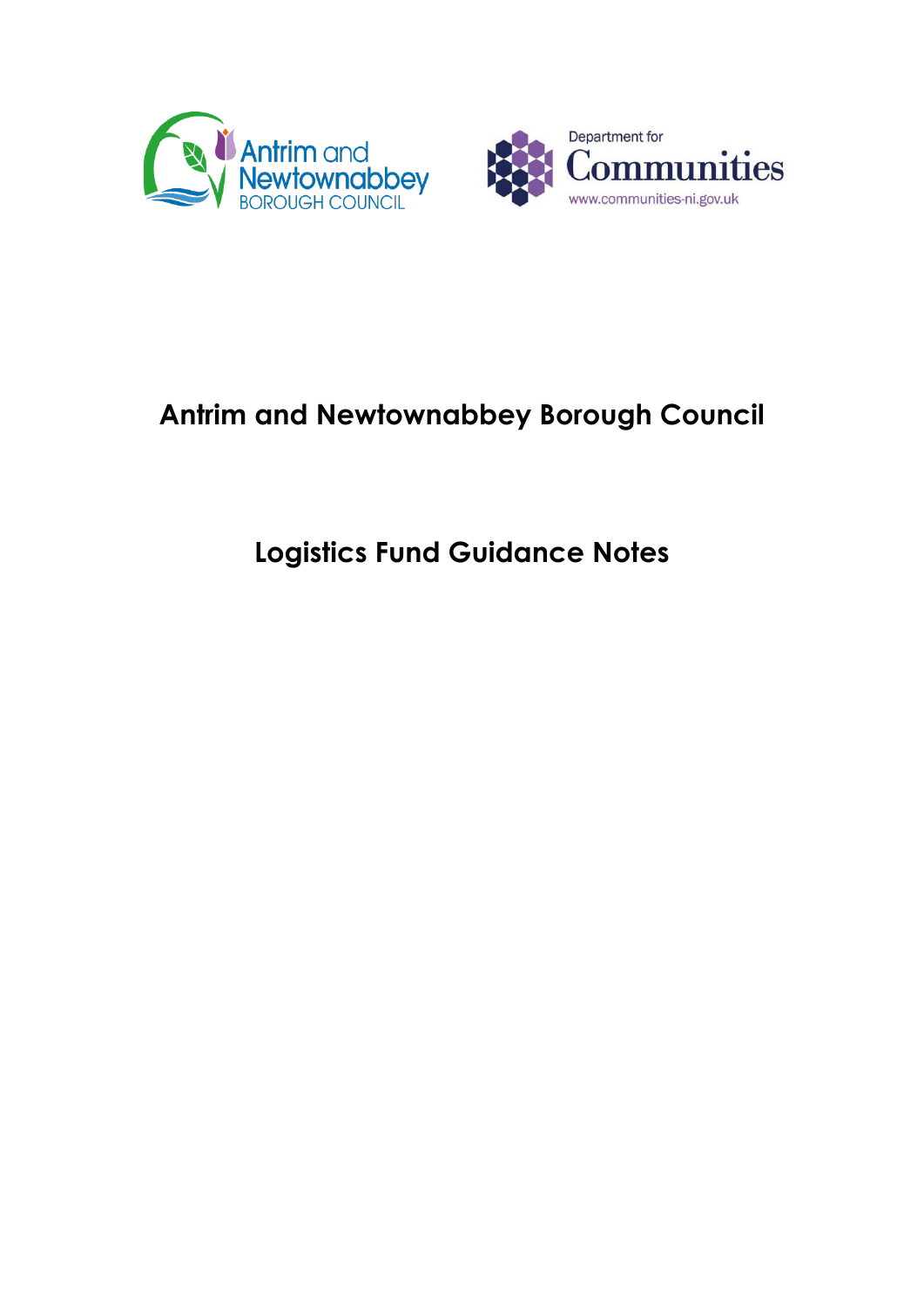#### **Contents**

- **1. Background**
- **2. Business Size**
- **3. Grant Rate**
- **4. Who can apply?**
- **5. Eligibility Criteria:**
- **6. What can be funded?**
- **7. What cannot be funded?**
- **8. Application Process**
- **9. Procurement**
- **10. General Data Protection Regulations (GDPR)**
- **11. Successful Applications**
- **12. Grant Claim Process**
- **13. Application Checklist**

**Additional Information for Applicants**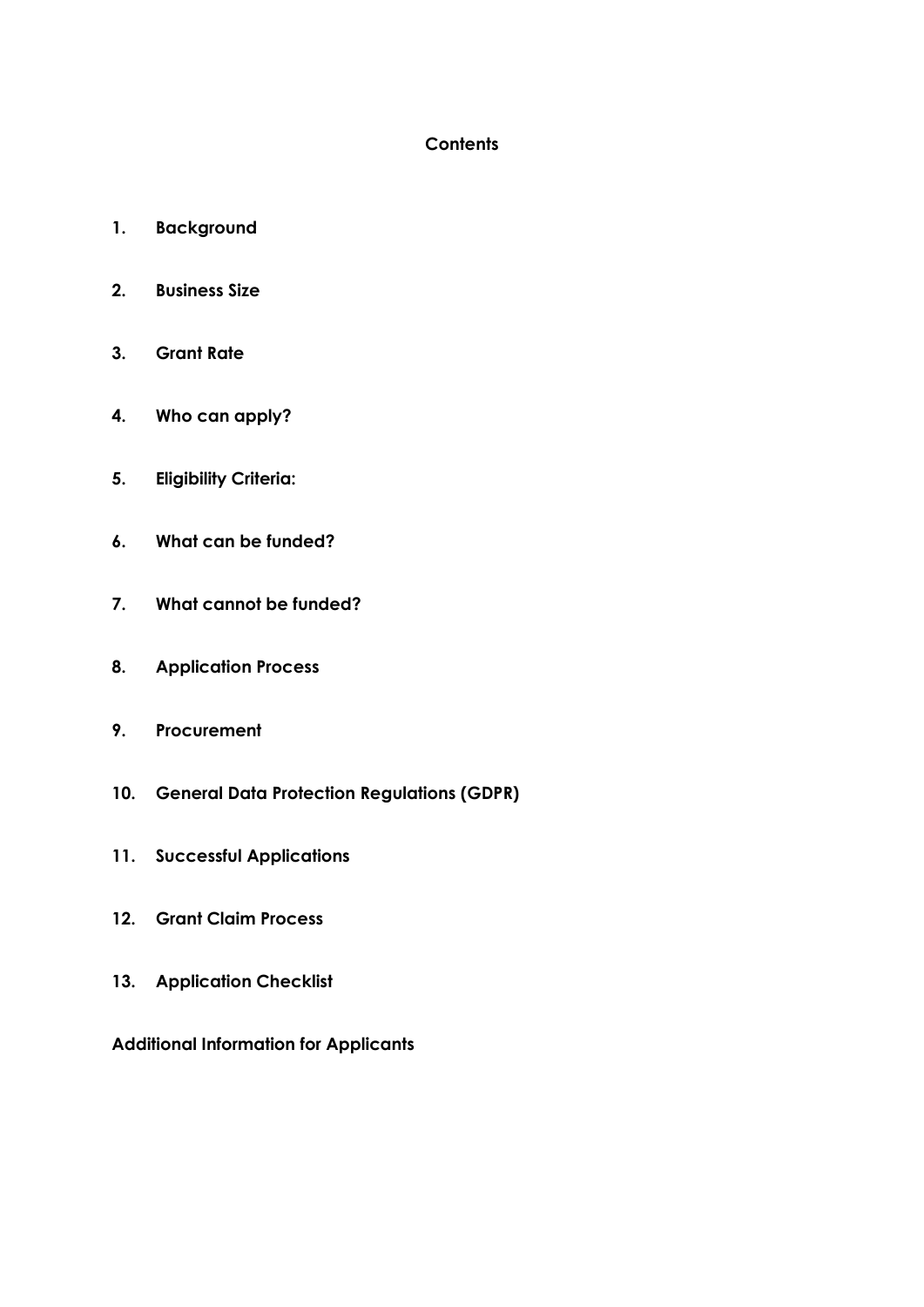# **1. Background**

In response to the current labour market shortages in the Transport and Logistics Sector, Antrim and Newtownabbey Borough Council (ANBC) is offering businesses in the Borough the opportunity to apply for financial assistance to:

- upskill existing employees e.g. from warehouse to driving positions
- upskill new employees e.g. driving positions.

This funding is designed to help address the labour market challenges faced by the sector.

#### **2. Business Size**

Classification of businesses is based on

- 1 Staff headcount
- 2 Either turnover or balance sheet total

| Company<br>Category | <b>Staff Headcount</b> | Turnover<br>or | <b>Balance Sheet</b><br>total |
|---------------------|------------------------|----------------|-------------------------------|
| Larae               | $\geq 250$             | No limit       | No limit                      |
| Medium              | < 250                  | ≤ $€50m$       | ≤ €43m                        |
| Small               | < 50                   | ≤ €10m         | ≤ $€10m$                      |
| Micro               | 10                     | ≤ $€2m$        | ≤€2m                          |

#### **3. Grant Rate**

The grant assistance offer made under this fund may be dependent on the scale of your business and/or any previous grant aid support that has been received by your business over the previous 3 financial years.

Grant aid will be awarded based on net costs (exclusive of VAT).

The maximum grant aid available to a business is £20,000 at a maximum grant rate of 75%. There is a set budget to support the sector, therefore the Council may reduce the maximum grant available or limit the number of employees supported depending on the number of applications received and demand for funds.

# **4. Who can apply?**

Transport and Logistics businesses based within Antrim and Newtownabbey Borough.

#### **5. Eligibility Criteria:**

- Participant businesses must be based within the Borough of Antrim and Newtownabbey.
- Participant businesses must be from the transport and logistics sector.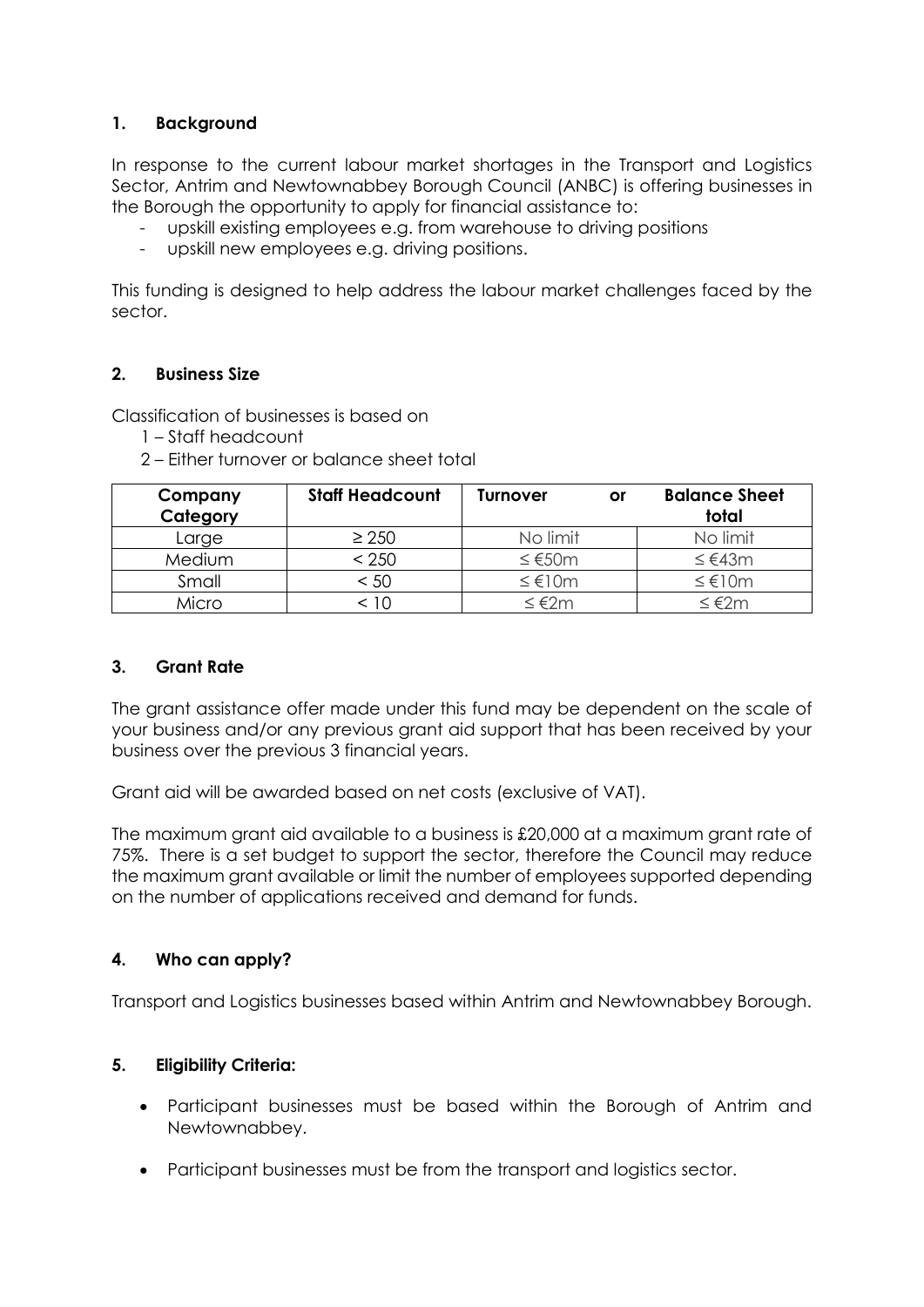- **If upskilling existing employees** into new roles:
	- Funding must be used to improve skills within the workforce that directly relate to the potential for internal employment progression.
	- The equivalent number of vacancies/employment opportunities must be created.
- Applicants for subsequent employment opportunities must be encouraged from Antrim and Newtownabbey Borough residents. As a minimum adverts must be placed with the two local Jobs and Benefits Offices (Antrim and Newtownabbey) and advertised on the Council's Jobs Facebook page (submit via [https://antrimandnewtownabbey.gov.uk/business/support-for](https://antrimandnewtownabbey.gov.uk/business/support-for-businesses/advertise-your-vacancies/)[businesses/advertise-your-vacancies/\)](https://antrimandnewtownabbey.gov.uk/business/support-for-businesses/advertise-your-vacancies/).

# If **upskilling new employees**:

- Applications for all posts must be encouraged from residents of Antrim and Newtownabbey Borough. As a minimum adverts must be placed with the two local Jobs and Benefits Offices (Antrim and Newtownabbey) and advertised on the Council's Jobs Facebook page (see link above).
- Business must not actively target or promote vacancies to employees of other logistics businesses within the Borough of Antrim and Newtownabbey.
- The business must make best endeavours to retain employees benefitting from support for a minimum period of 12 months.
- Businesses must agree to participate in sector specific recruitment campaigns, career initiatives and job fairs to encourage residents to access the sector.

# **6. What can be funded?**

Costs to:

- Upskill existing employees e.g. from warehouse to driving positions.
- Upskill new employees e.g. into driving positions.

This can include:

- Relevant externally sourced industry related training e.g. manual handling, CPC, LGV, HGV.
- Associated costs for driving licence applications e.g. medical costs, licence costs etc.

Consideration will also be given to an associated travel to work bursary to enable new recruits to travel to and from their place of work.

# **7. What cannot be funded?**

The following will not be eligible for funding:

- Costs incurred prior to a Letter of Offer from the Council (retrospective funding).
- VAT on all invoices, irrespective of whether or not the applicant is VAT registered.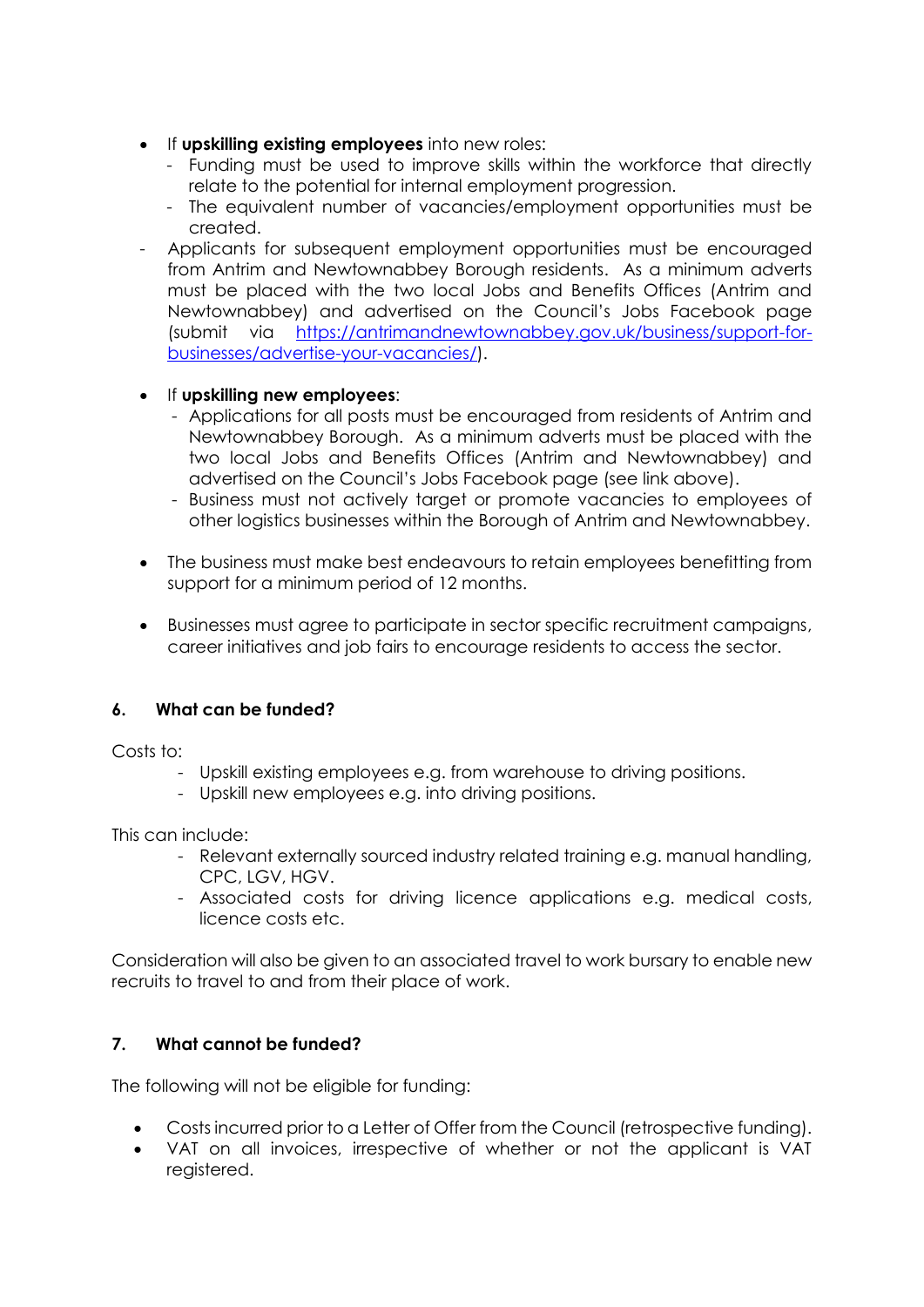- Costs which are not clearly linked to the project.
- Costs that are assessed as poor value for money, or that are purchased without following Council procurement guidelines (see point 9).
- Costs for in house training (delivered by employees of the business).
- Cash expenditure.

### **8. Application Process**

It is in the applicant's best interest to ensure that all required information is supplied with the application form to ensure it is assessed quickly. Applications that do not include the necessary information will not be assessed until ALL required information is received. The following must be submitted before your application will be processed:

- Completed and signed application form.
- The minimum number of price checks or quotes as per point 9.

#### **9. Procurement**

Applicants must demonstrate value for money has been obtained when purchasing all items/services to be grant aided.

- You should seek the required number of quotes based on the thresholds below - the threshold is the value of the full item. For example, if you are procuring training for a number of employees, the value will be the cost of training for all required employees, not an individual cost.
- You must follow the thresholds for each item or service that you sourcing.
- You must ensure that the quotations obtained are 'like for like'.
- The grant request should be based on the lowest quotation received.
- Quotes must be submitted with this application.
- Email quotes are acceptable for all value of items and should include any covering email.
- Quotes must be dated prior to close of application call and contain the supplier's name.
- Internet searches (items costing less than £3,000) should be saved as a print screen or printed and sent with your application –website addresses / links to websites will not be accepted. The submission must clearly show the website used and the cost of the item.

Grant funding will not be paid out for items that have been purchased without following this procurement process. The Council will base any Letter of Offer on the cost of the lowest quotation or the quotation offering the best value for money.

| <b>Number of Quotations Required</b>                                                                                       | <b>Quotation Thresholds (£)</b> |
|----------------------------------------------------------------------------------------------------------------------------|---------------------------------|
| A minimum of 2 price checks (written / Up to £2,999.99<br>email quotations or internet quote showing<br>the business name) |                                 |
| Minimum of 3 written/email quotations   3,000.00 - 7,999.99<br>(internet quotes not permitted)                             |                                 |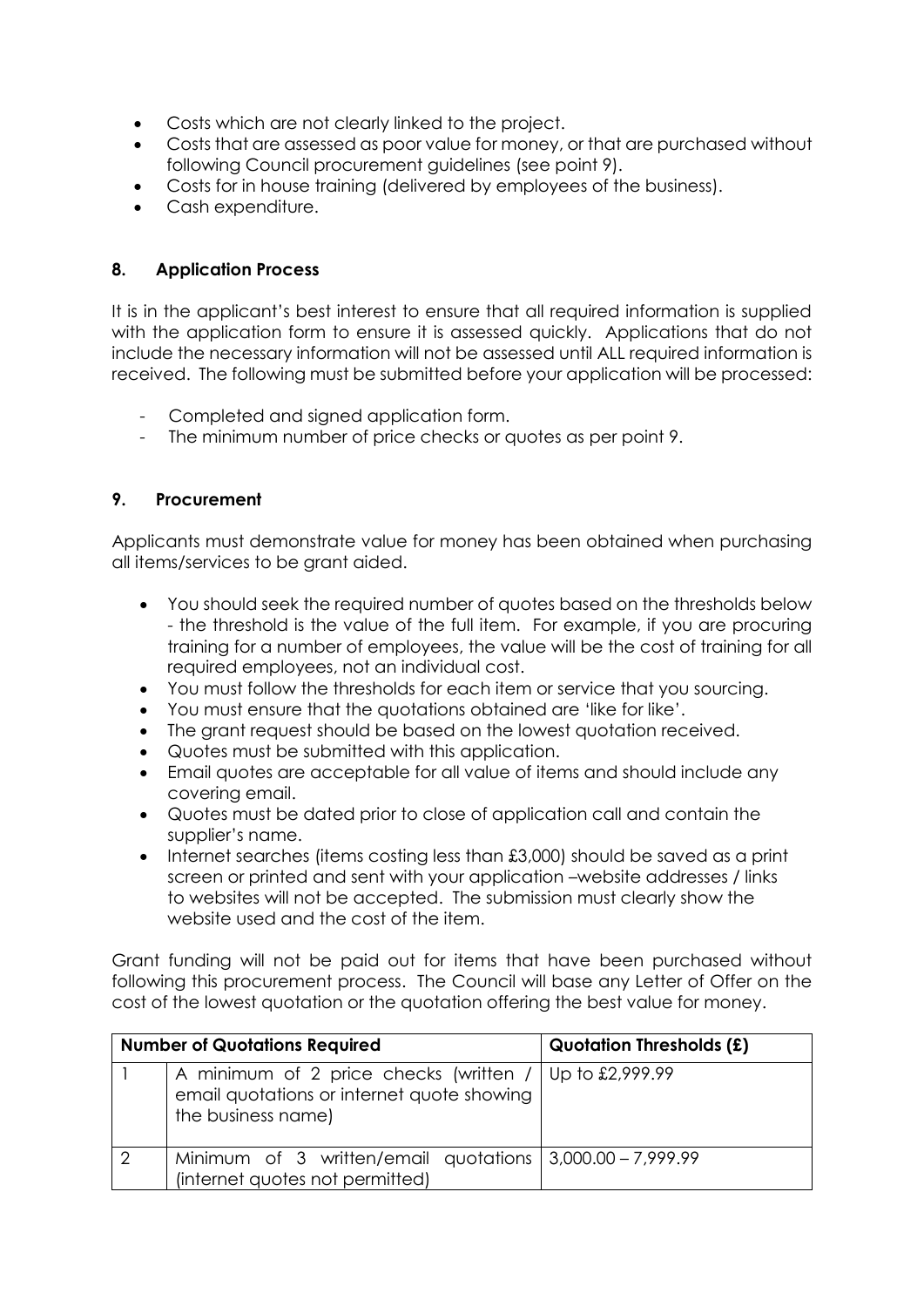| Minimum of 4 written/email quotations   8,000.00 - 29,999.99 |  |
|--------------------------------------------------------------|--|
| (internet quotes not permitted)                              |  |
|                                                              |  |

**Please note** - the threshold is the value of the full item. For example, if you are procuring training for a number of employees, the value will be the cost of training for all required employees, not an individual cost.

#### **As part of our local sourcing ambitions, we encourage businesses to source services from suppliers based inside the ANBC Borough.**

**Please note:** Council officers and Programme auditors may contact suppliers of quotations and / or invoices to verify that the quotation / invoice has been provided to the applicant as part of audit and fraud-prevention checks at application and grant claim stage. Any quotation / invoice that cannot be verified by the supplier, will be passed to the Councils Internal Audit Department for further investigation.

# **10. General Data Protection Regulations (GDPR)**

When you apply for the Logistics Fund we will ask for some personal information about you or your employees because, for example, your personal email address or telephone number is used on the applicant organisation's behalf. When you provide this information it is processed in adherence with the GDPR, Data Protection Act 2018 to enable us to communicate with you about the application and vouch costs associated with the funding.

#### **11. Successful Applications**

A letter of offer will be issued to successful applicants with time bound completion dates.

Do not commence work, pay deposits or confirm the purchase of any services until an offer letter has been signed and returned to the Council. The **Council will not retrospectively fund projects**.

#### **12. Grant Claim Process**

Once expenses have been incurred a grant claim must be completed and returned including the following documentation:

- 1. Signed claim form detailing the items to be claimed, supplier/s and value.
- 2. Signed monitoring form, detailing beneficiaries of training and outcomes of support;
- 3. Invoice(s) for services/purchase(s);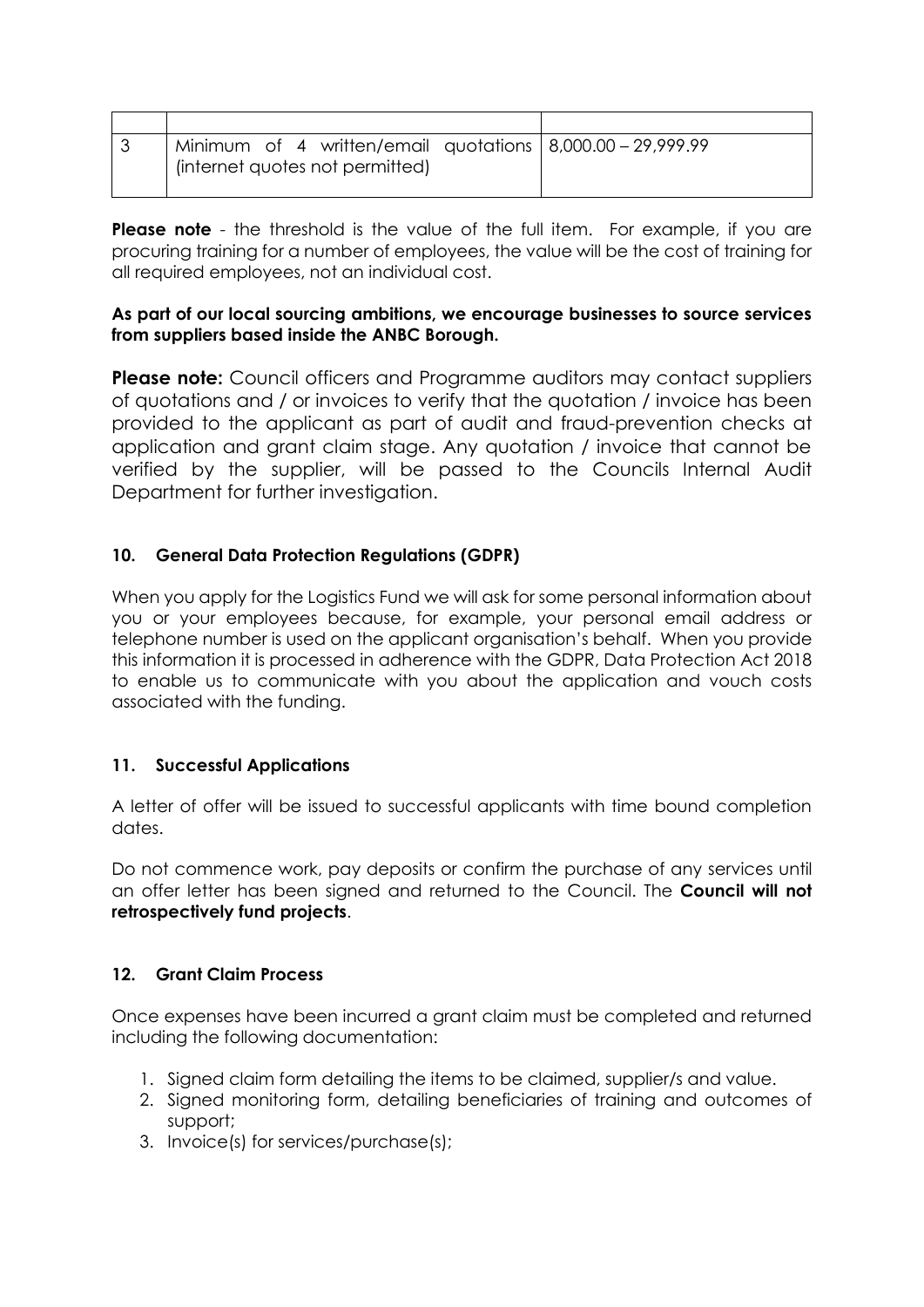- 4. Copy of relevant bank/credit card statement(s) showing payment clearing your account. Electronic banking printouts will be sufficient for these purposes (irrelevant information can be redacted);
- 5. Evidence of promotion of new or backfilling of existing posts, eg copy of advert/jobs office listing.

**Please note:** Council officers and Programme auditors may request copies of formal training certificates as part of the monitoring of the Programme.

#### **CASH EXPENDITURE WILL NOT BE ELIGIBLE FOR THE PURPOSES OF THIS FUND.**

Payment of grant will be made to the applicant via direct BACS payment. No cash or cheque payments will be made.

All projects must be completed as soon as practically possible after receiving a Letter of Offer, and by the end date stated in your Letter of Offer.

#### **13. Application Checklist**

- Completed and signed online application form section 1.
- Downloaded and completed application form section 2 5.
- Submit/attach the minimum number of price checks or quotes as per point 9.

Complete and submit the online application form [https://antrimandnewtownabbey.gov.uk/business/support-for-businesses/logistics](https://antrimandnewtownabbey.gov.uk/business/support-for-businesses/logistics-fund/)[fund/](https://antrimandnewtownabbey.gov.uk/business/support-for-businesses/logistics-fund/) by 12noon on 31 May 2022.

If you have any queries, please contact the skills team by email on [skills@antrimandnewtownabbey.gov.uk](mailto:skills@antrimandnewtownabbey.gov.uk) or contact Michelle Pearson on 028 9034 0018.